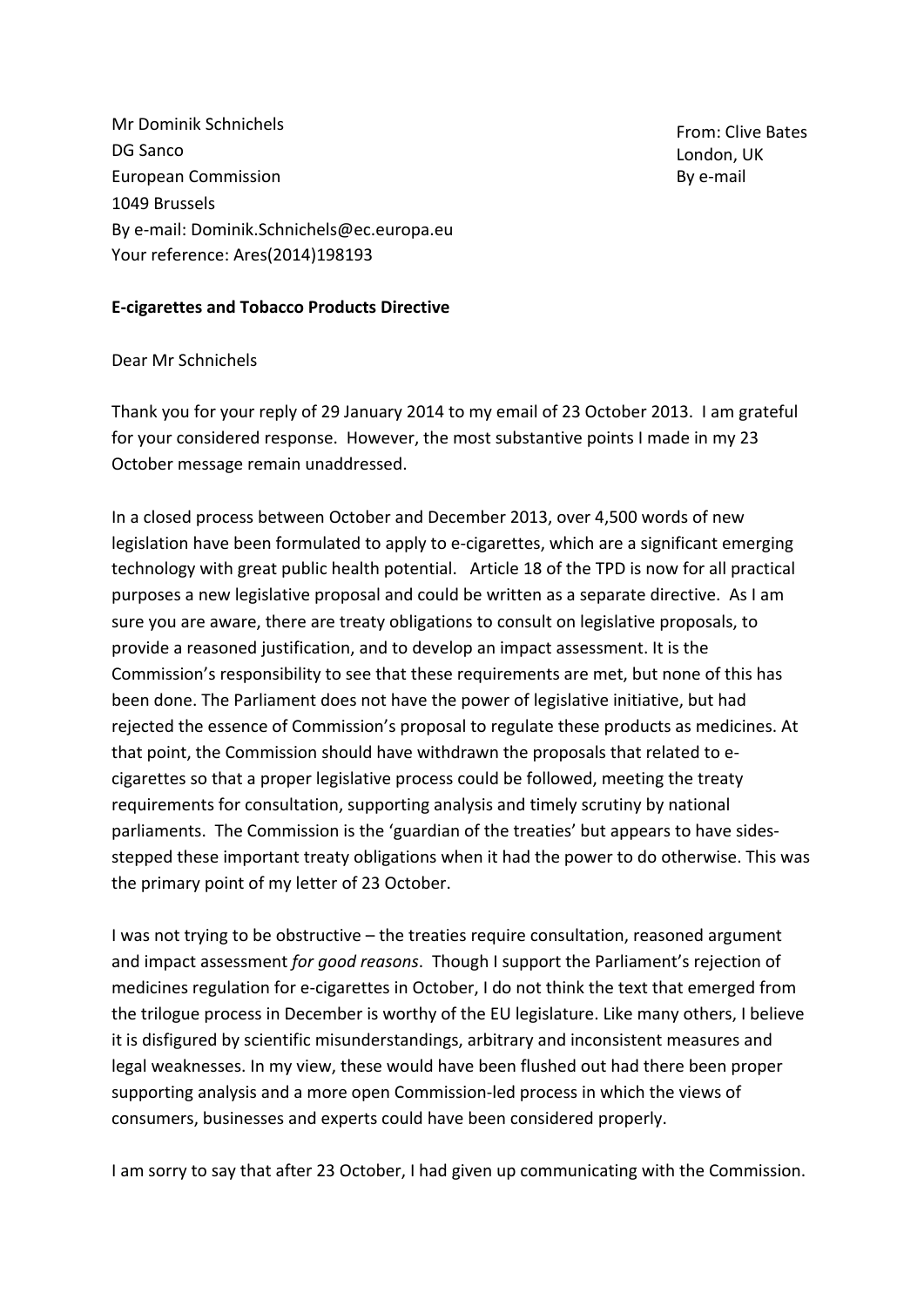However, I accept your point that my letter may have appeared to be sent to you for information rather than for a response. I have subsequently elaborated at greater length on the technical and legal deficiencies of the directive, most recently in the attached letter to ENVI committee MEPs of 19 January 2014. I realise now that I should have also sent this to you and asked you for a response.

I would be grateful therefore, for your response on the following:

1. Why the TPD provisions related to electronic cigarettes were not withdrawn and recast as a new legislative proposal in order that the requirements of the treaties with respect to consultation, justification, impact assessment and scrutiny could be met.

2. A response to the criticisms I have made of the measures described in the attached letter in the appendix under the heading 'unlawful measures'. I think an explanation and justification for the controversial provisions of this directive would be very helpful at this point, before the formal first reading.

It is a matter of regret that I am compelled to ask these questions and make these points almost in retrospect and as the legislative process is drawing to a close. It would be better in future if the proper process was followed and such widely held concerns were understood and anticipated in advance through consultation.

I look forward to receiving your reply.

Yours sincerely

**Clive Bates**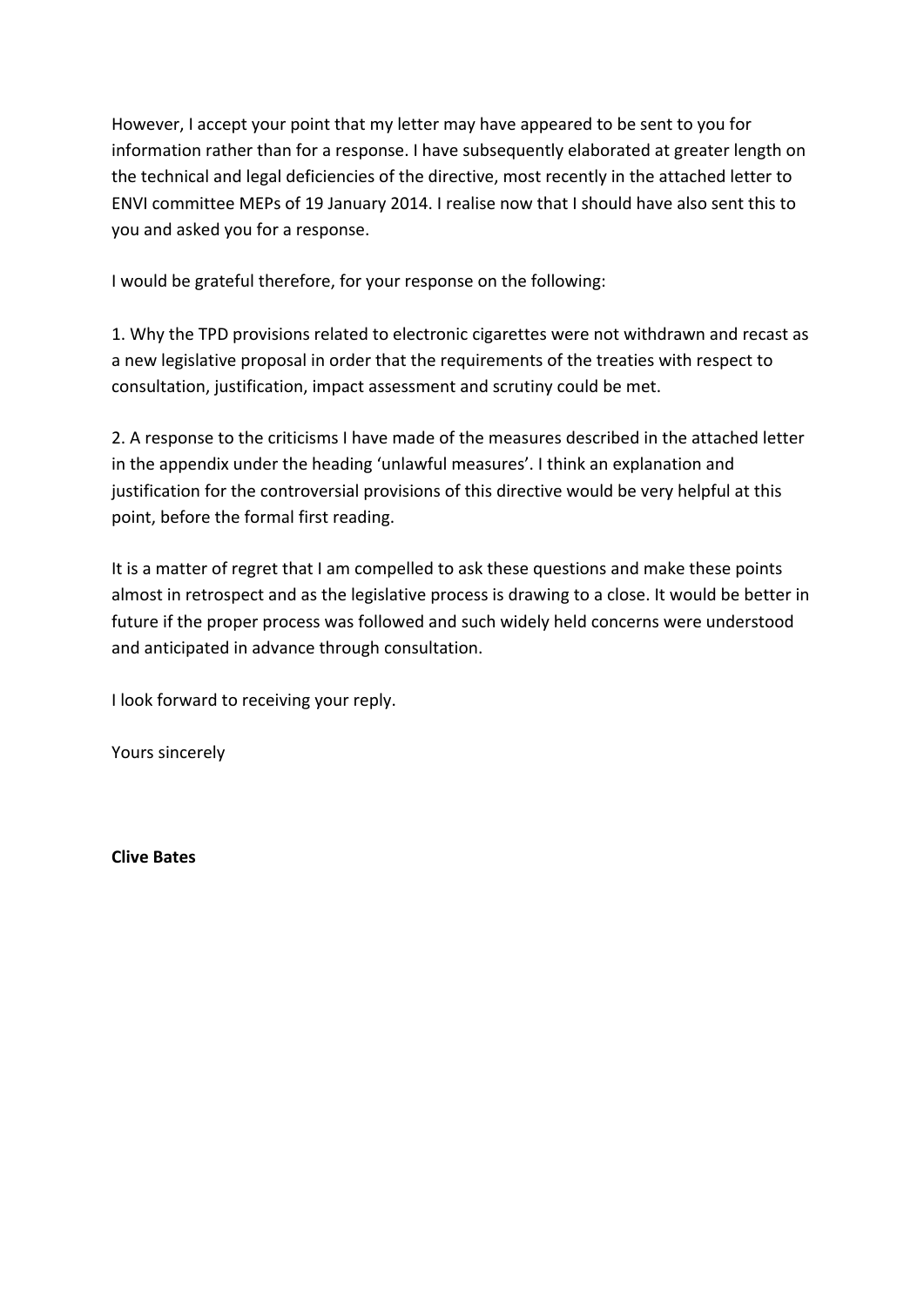# **Appendix – letter to ENVI MEPs 19 January 2014**

#### Dear members

On Wednesday 22nd January the ENVI committee will consider the text for the revised Tobacco Products Directive that has emerged from the trilogue process. I would like to draw your attention to the significant weaknesses in the text as it applies to e-cigarettes (primarily Article 18, with cross references to other articles).

I hope you will consider speaking, voting or persuading colleagues in favour of *recasting the parts of the directive relating to e-cigarettes as a new legislative proposal* built on credible science, due process and adequate legal base.

### **Flawed science**

The underpinning science is flawed and misrepresented. Two individual scientists and a group of scientists have rejected the underlying science in letters to the Commission and key MEPs:

**10 January 2014**. Dr Konstantinos Farsalinos wrote to the Commision: *The European Commission has misinterpreted my scientific research on nicotine in e-cigarettes*

**12 January 2014**. Dr Lynne Dawkins wrote to the Commission: *Please do not distort my words to justify your policy*

**17 January 2014**. A group of eminent international experts in nicotine and tobacco science have made a broader challenge: *Scientific Errors in the Tobacco Products Directive.* This group includes: Professor Jean-François Etter, Dr. Konstantinos Farsalinos, Professor Peter Hajek, Dr. Jacques Le Houezec, Dr. Hayden McRobbie, Professor Chris Bullen, Professor Lynn T. Kozlowski, Dr. Mitchell Nides, Professor Riccardo Polosa, Dr. Karl Fagerström, Professor Martin Jarvis, Dr. Lynne E. Dawkins, Dr. Pasquale Caponnetto, Professor Jonathan Foulds.

The scientific errors listed are not trivial and in fact underpin the most controversial aspects of the directive. They related to:

- Incorrect assertion of 'equivalence' between smoking and e-cigarette use
- Greatly exaggerated toxicity of nicotine
- Poor understanding of nicotine using behaviour to justify inappropriate tests
- Inappropriate assertion of user requirement for consistent dosing based on misunderstanding of consumer behaviour
- Inappropriate approach to risk management (by limiting container size)
- Incorrect assertions regarding 'gateway effects' to exaggerate risks and to justify advertising bans

### **Irregular procedures**

The European Parliament rightly rejected the inappropriate and unlawful classification of e-cigarettes as medicines on 8 October 2013. However, that abrupt change of direction has not allowed for the proper procedures that should be integral to the EU legislative process, in particular the following:

- **The requirement to consult** there has been no consultation on the new proposals, though the new regulation will affect millions of users and thousands of business and are subject of great controversy among experts.
- **The requirement to provide reasons** virtually no argument has been offered to justify the measures, and to the extent there is any, it is based on scientific misunderstanding (see above).
- **The requirement to provide an impact assessment** no new assessment has been produced to support the new proposals, yet they could have serious negative effects on users, distort competition in favour of smoking, impose high and unnecessary burdens on businesses and consumers, and have an overall negative impact on health in Europe.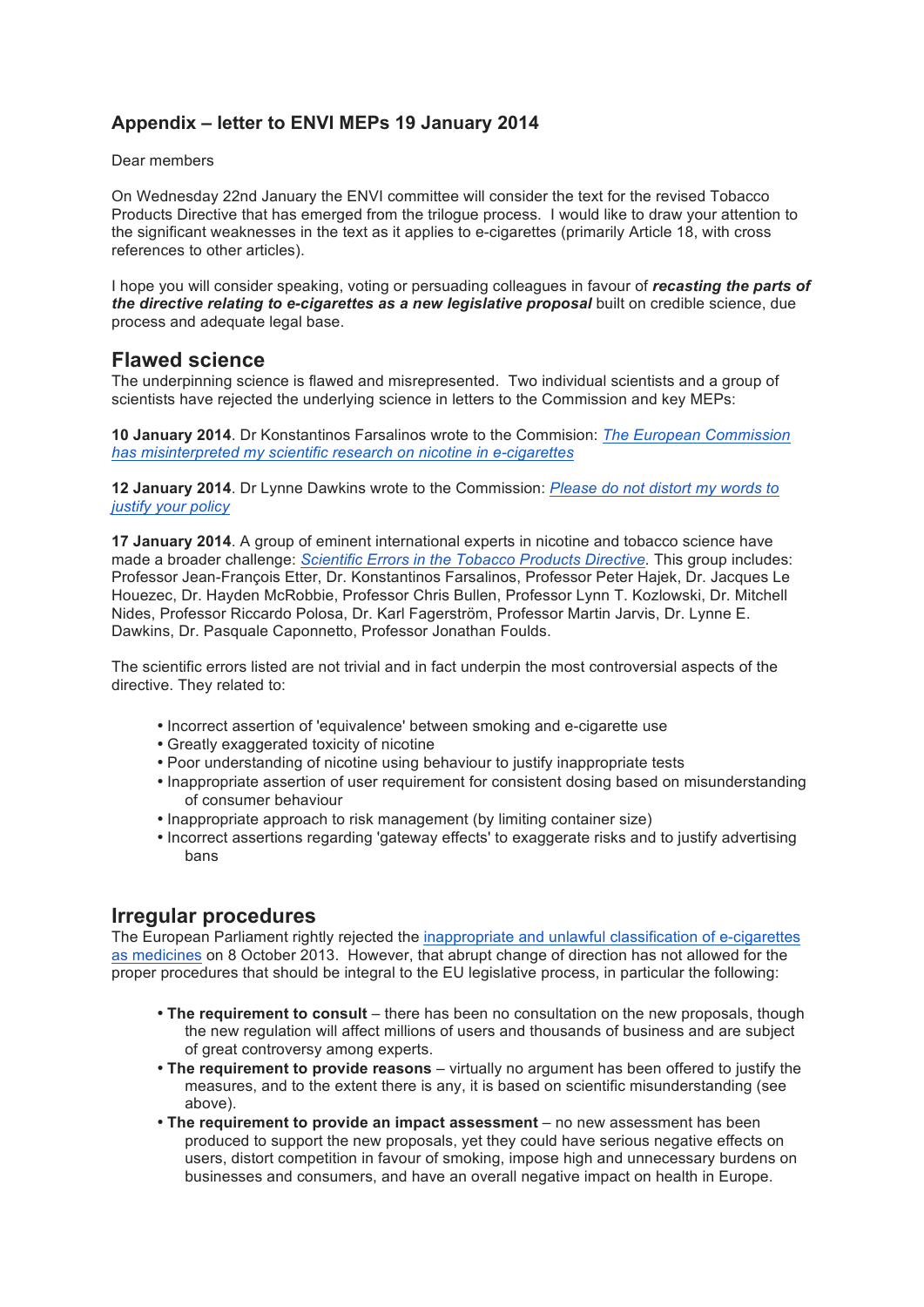• **The requirement to allow scrutiny** – legislative proposals and amendments should be sent to national parliaments for scrutiny with time for parliaments and governments to react. The proposal has changed beyond recognition since it was circulated in December 2012. If they see it at all, national parliaments will only see it at the very last minute before a deal is done and not through the proper process.

These are not just 'nice-to-have' but are requirements of the EU Treaties. The sidestepping of these requirements is now the subject of a complaint to the European Ombudsman which is set out in detail here: *Maladministration in the development of the revision of the Tobacco Products Directive with specific reference to Article 18 on electronic cigarettes -* with explicit backing of consumer organisations from Germany, France, Italy, United Kingdom, Poland, Netherlands, Belgium, Denmark and Hungary, with others indicating their support.

## **Unlawful measures**

As well as the unlawful procedural irregularities above, the flawed science and arbitrary unjustified measures cast severe doubt over the lawfulness of key provisions when tested against the principles of proportionality, non-discrimination and adequate legal base. The internal market legal base (TFEU 114) is intended to promote free movement of goods and competition, with a high level of health protection. In this case the market is in itself highly beneficial to health - e-cigarettes compete with cigarettes, but are 99-100% less risky. This legal base requires a health justification for departing from the principle of the free movement of goods:

- **Advertising bans**. The directive bans many forms of advertising, promotion and sponsorship in many media. Why? Advertising is a service in its own right and integral to free movement of goods. The 2003/33/EC tobacco advertising directive recital (3) refers to 500,000 deaths among Europeans as part of the justification for banning tobacco advertising. There is no equivalent rationale for e-cigarettes - indeed e-cigarette advertising may drive switching from smoking and be beneficial to health. A more proportionate approach would apply the type of restrictions applied to alcohol advertising in member states, not tobacco. *Verdict: disproportionate, no health rationale, no legal base.*
- **Limiting the strength of liquids.** Based on a flawed assertion of the equivalence between cigarettes and e-cigarettes a limit of 20mg/ml has been set for e-liquids, yet 20-30% consumers currently use stronger liquids. What is the health rationale for imposing this limit and denying consumers and producers of stronger liquids access to the internal market? Stronger liquids matter to more heavily addicted smokers and those just beginning to switch, so this arbitrary limit is more likely to increase relapse and protect the cigarette category. *Verdict: discriminatory, no health rationale, no legal base.*
- **Imposing small container sizes**. The proposal aims to control acute toxicity risks by limiting the container size. The reasoning greatly overstates toxicity risks and ignores the widespread practice of controlling hazardous substances through labelling and packaging, not least under the EU Classification, Labelling and Packaging Regulation 1272/2008. *Verdict: discriminatory, no health rationale, no legal base, risk covered by other legislation*.
- **Ban on mentioning flavours on flavoured products.** The interaction between 18.4(b)ii and 12.1(c) has the effect of banning any reference to flavours on e-cigarette or refill containers, even on products that are flavoured - so depriving everyone involved of legitimate information about the product. *Verdict: in legal terms, disproportionate, no legal base. To everyone else, a fiasco.*
- **Insisting on consistent 'dosing'**. This is a matter for consumer preference and has no health rationale given the way consumers use nicotine (see flawed science above), yet it is technically difficult to do. This has been imported from medicines regulation, where drug dosing to passive patients is an important requirement, but it is not appropriate here. *Verdict: disproportionate, no health rationale, consumer protection covered by other legislation*.
- **Excessive warnings and information leaflets.** The warnings are factually incorrect (nicotine is not 'highly addictive', it depends how it is administered), excessively large, bold and offputting given the risks are so low, and potential health benefits so high. The requirement to include an 'information leaflet' is not a requirement on cigarette makers. *Verdict: discriminatory, disproportionate, no legal base*.